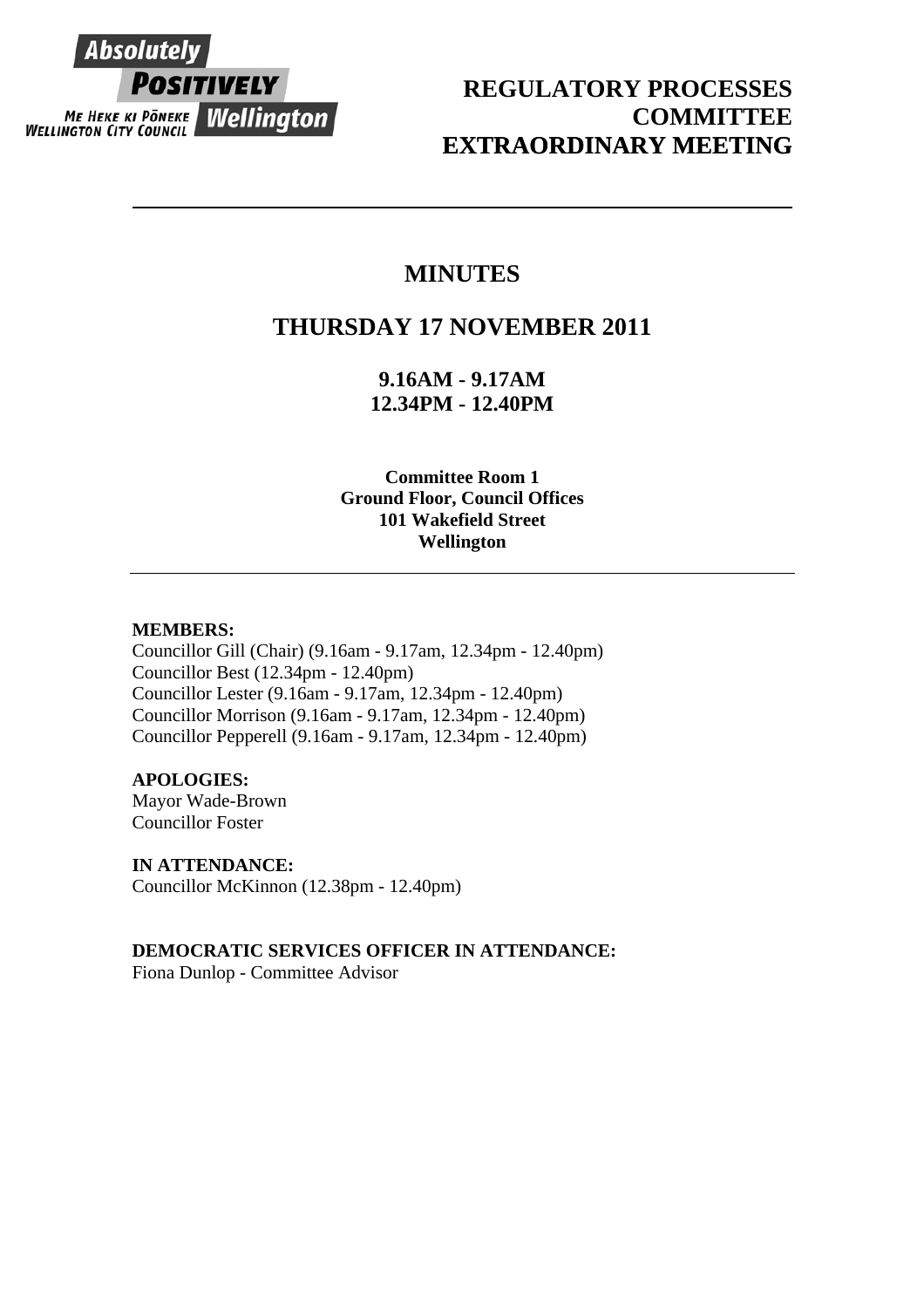### 086/11RP **ADJOURNMENT OF MEETING** (1215/53/IM)

**Moved Councillor Gill, seconded Councillor Best, the motion, that the Regulatory Processes Committee meeting adjourn until the conclusion of the Report 1 - Arts and Culture Strategy – Oral Hearings of the Strategy and Policy Committee meeting.** 

## **RESOLVED:**

*THAT the Regulatory Processes Committee* 

*1. Adjourn until the conclusion of the Report 1 - Arts and Culture Strategy – Oral Hearings of the Strategy and Policy Committee meeting.*

(The meeting adjourned at 9.17am and reconvened at 12.34pm.)

(Councillors Gill, Best, Lester, Morrison and Pepperell were present when the meeting reconvened.)

#### 087/11RP **APOLOGIES**  (1215/53/IM)

**Moved Councillor Gill, seconded Councillor Pepperell, the motion, that the Regulatory Processes Committee receive apologies for absence from Mayor Wade-Brown and Councillor Foster.** 

## **RESOLVED:**

*THAT the Regulatory Processes Committee* 

*1. Receive apologies for absence from Mayor Wade-Brown and Councillor Foster.* 

## 088/11RP **CONFLICT OF INTEREST DECLARATIONS** (1215/53/IM)

### **NOTED:**

There were no conflicts of interest declared.